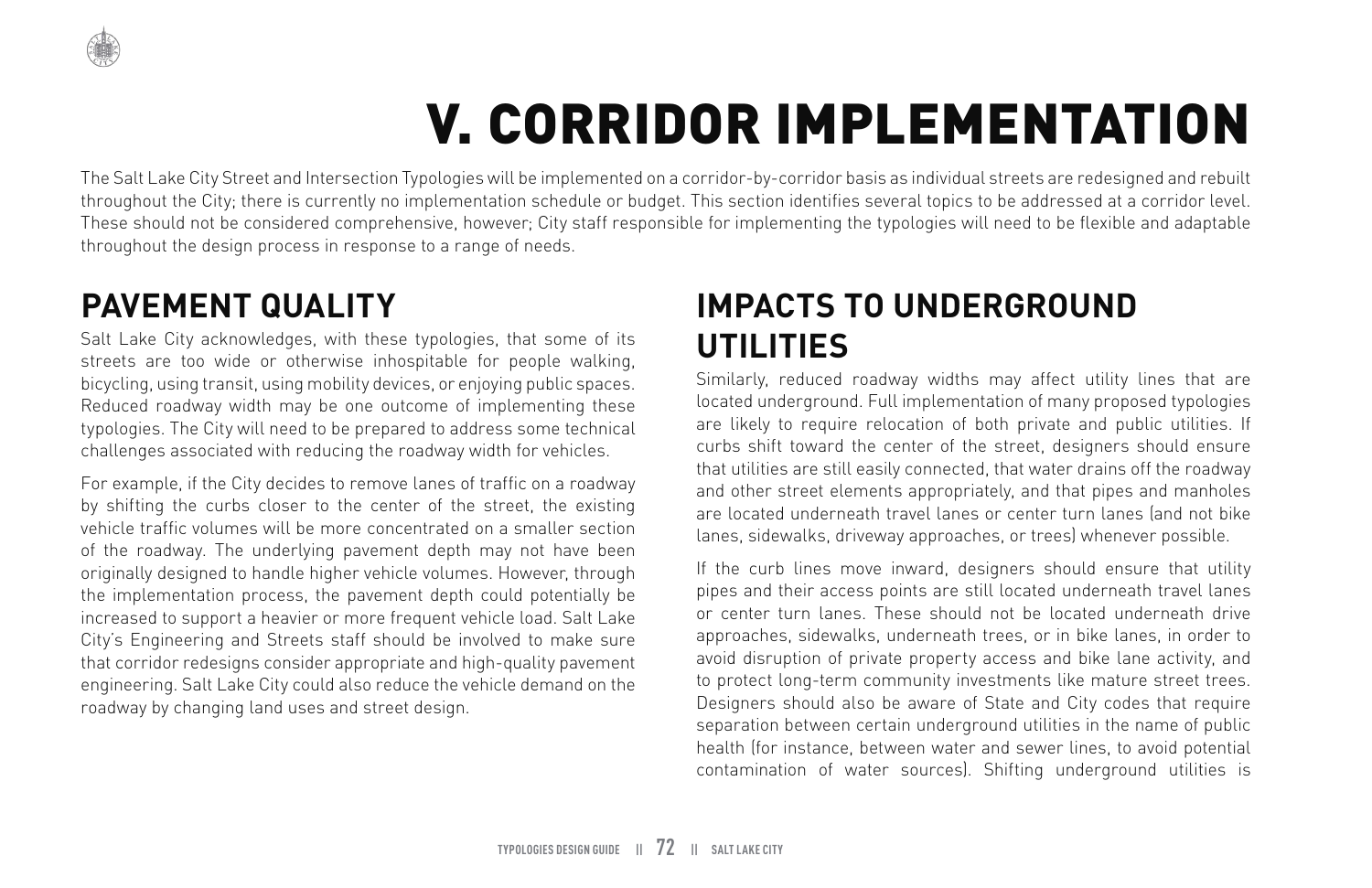#### an expensive task, and may cause other underground utilities to be moved to maintain the required amount of distance. This could impact private utility companies as well. The current status of individual utility franchise agreements may help clarify who would/may be responsible for relocating each facility when typologies are implemented. Additional funds may be required to relocate infrastructure to fully implement the desired vision as laid out in this Guide.

Street reconstructions are often generational investments that may coincide with the need for utility replacement or relocation, as well. Timing the implementation of typologies to coincide with street reconstruction and utility projects will improve the quality of the built environment and reduce the costs and impacts of improvements. Additional funds may still be required, however, in order to relocate utilities and fully implement the desired vision as laid out in this Guide. At this time, Salt Lake City does not have funds to implement the designs identified in this Guide.

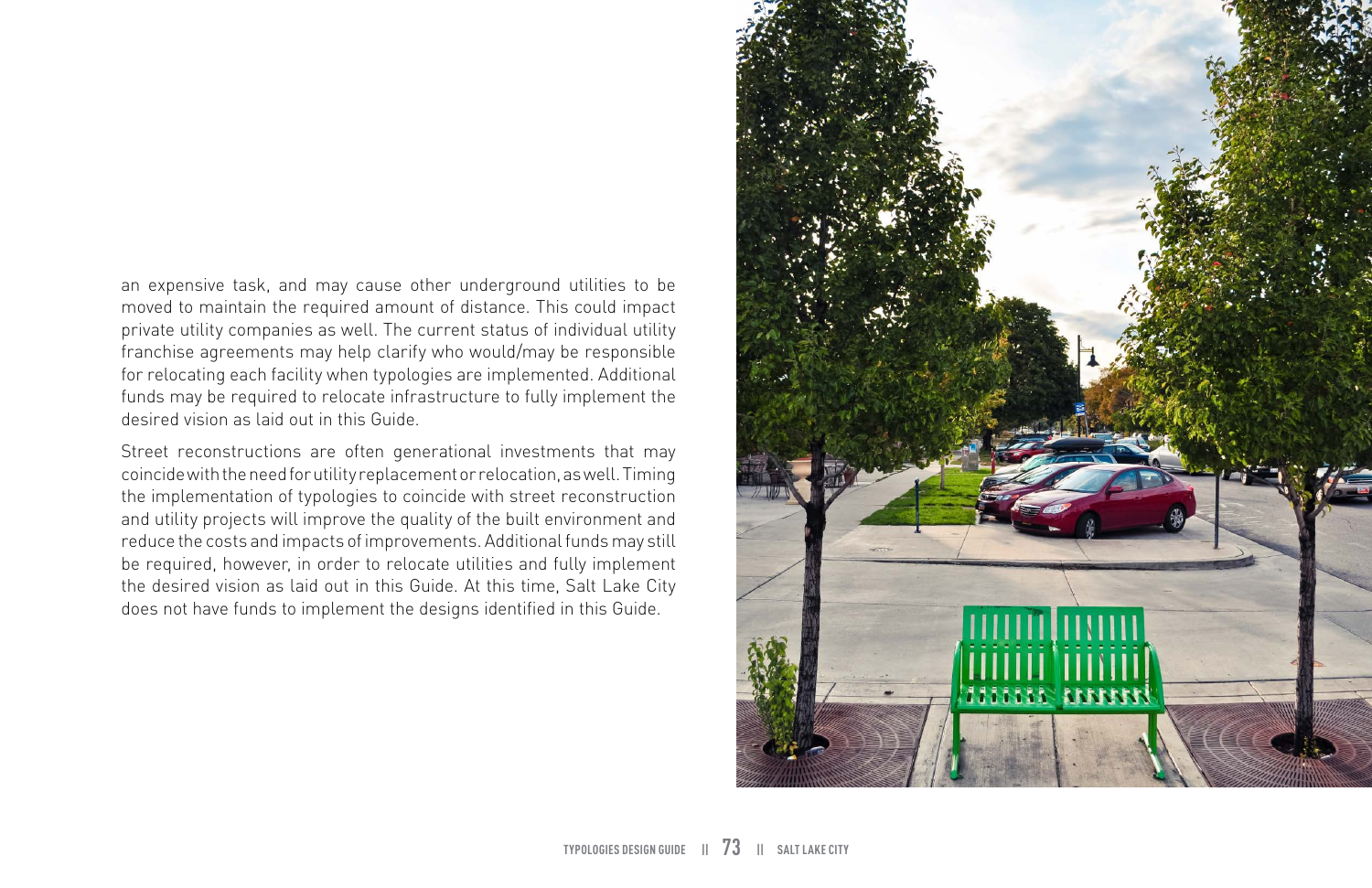

### **SNOW STORAGE AND STORMWATER DRAINAGE**

Given Salt Lake City's large rights-of-way and climate, it is important that the design, funding, operations, and maintenances processes solve drainage, snow clearing, and snow storage issues. Wide, impervious roadways create excessive runoff that, during storm events, may exceed the capacity of existing utilities. Narrower roadways, more pervious area, and "softer" streetscape features will ensure that existing utilities are not overloaded and that stormwater is appropriately handled before it enters a pipe. City stakeholders support green infrastructure to benefit water quality and mitigate the impacts of climate change and flooding, create a sense of place, mitigate urban heat island effect, and promote active transportation. Further, the Department of Public Utilities encourages and sometimes requires green infrastructure to be installed or reviewed as an alternative to traditional stormwater treatments.

Appropriate snow storage and drainage solutions will result in bike lanes, travel lanes, and sidewalks that are free of snow, ice, and water.

City stakeholders raised several concerns regarding existing streets with separated bike lanes. In the past, when snowplows cleared the travel lanes (and sometimes the adjacent parking lanes), the cleared snow landed in the bike lane, or on the sidewalk, or in a transit stop. While Salt Lake City has addressed this issue by purchasing snow removal equipment specifically for the bike lanes, future implementation of raised and separated bike lanes outside of the roadway will require an even more detailed approach for an even better user experience.

### **FIRE AND EMERGENCY RESPONDER ACCESS**

Salt Lake City's Fire Department follows the International Fire Code (IFC) guidelines as they apply to the design of buildings and the public right-of-way. The goals and designs of the typologies are, at times and in certain circumstances, at odds with the IFC and the guidelines found specifically in the IFC (specifically in Appendix D to the Code).

Currently, the code states that an aerial apparatus (ladder truck) should be located at least 15' and no more than 30' away from a building taller than 30'. Likewise, a 26' unencumbered area (exclusive of high back curbs, parking, trees) must be preserved for an apparatus and its hoses to be passed by another vehicle. Because the strict application of this guideline, in many cases, prevented the quality of urban form and street design desired by the City and its residents, the Fire Department, Building Services Division, Planning Division, and Engineering Division revised this guideline to allow for no closer than 10' and no farther away than 50'. Where buildings are shorter than 30' and aerial apparatuses are not required, the preferred width can be as narrow as 20' (26' within 20' of a hydrant), and no minimum or maximum setbacks are required. These guidelines are shown in the illustration to the right.

These guidelines were negotiated between the Fire Department, the Planning Division, and other City groups to allow for more flexibility in streetscape design while still addressing safety and emergency response concerns and have been officially adopted. Individual corridor designs should still be coordinated with the Fire Department at a street-bystreet level as typology implementation takes place throughout the City.